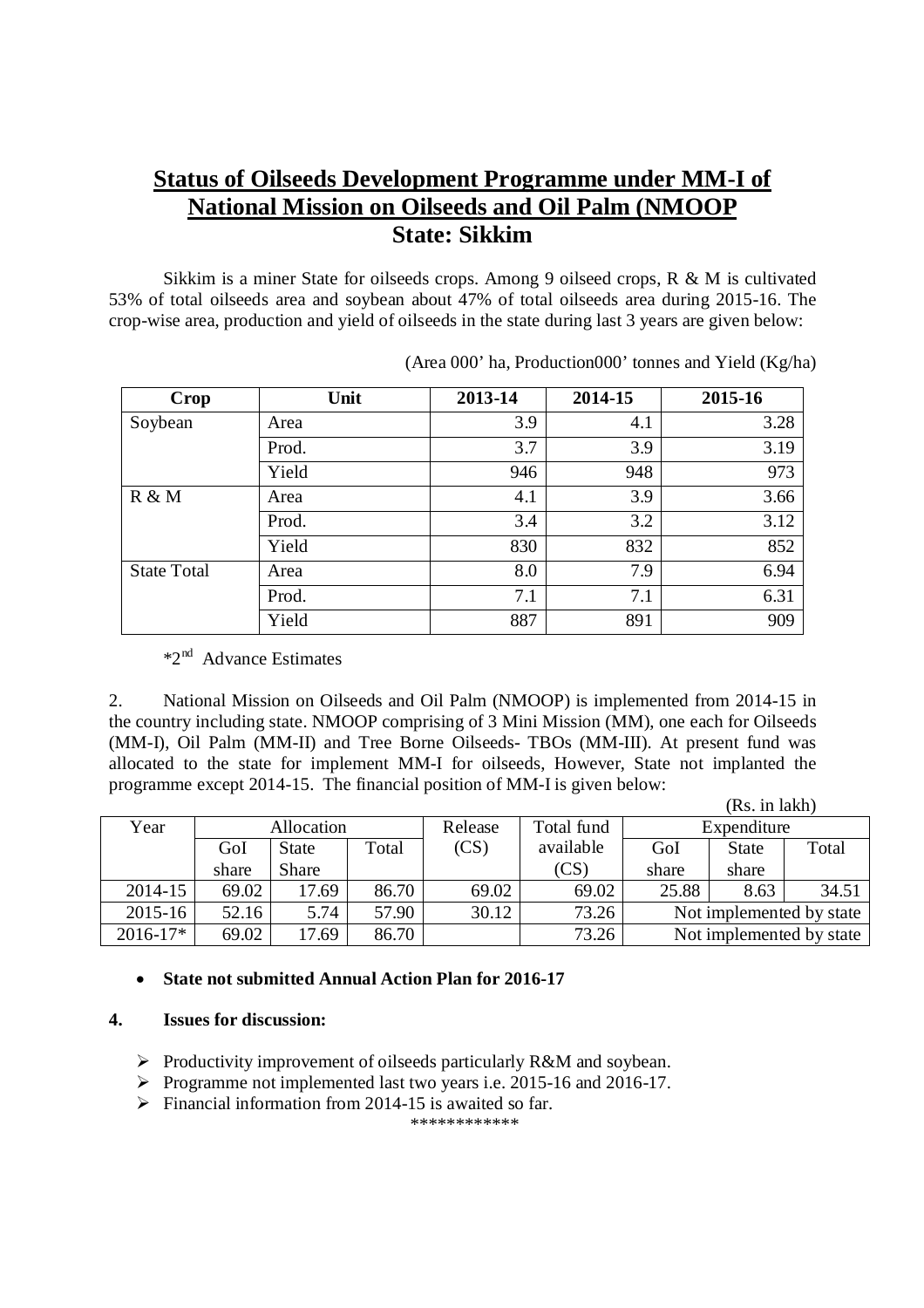### **राç Ěȣय ितलहन एवं आयल पाम िमशन (एनएमओओपी) के अंतग[त िमनी िमशन-। राÏ य का नाम : िसǔÈकम**

सिक्किम राज्य न्यूनतम तिलहन आच्छादित राजय है जिसके अंतर्गत 9 तिलहनी फसलों मैं से सरसों कुल तिलहन आच्छादन का लगभग 53 प्रतिशत तथा सोयाबीन केवल 47 प्रतिशत आच्छादित की जाती है। विगत 3 वर्षों के दौरान तिलहनों का क्षेत्र, उत्पादन तथा उत्पादकता सारणी में दिया गया है:-

| फसल       | घटक       | 2013-14 | 2014-15 | 2015-16 |
|-----------|-----------|---------|---------|---------|
| सोयाबीन   | क्षेत्रफल | 3.9     | 4.1     | 3.28    |
|           | उत्पादन   | 3.7     | 3.9     | 3.19    |
|           | उपज       | 946     | 948     | 973     |
| राई-सरसों | क्षेत्रफल | 4.1     | 3.9     | 3.66    |
|           | उत्पादन   | 3.4     | 3.2     | 3.12    |
|           | उपज       | 830     | 832     | 852     |
|           | क्षेत्रफल | 8.0     | 7.9     | 6.94    |
| योग       | उत्पादन   | 7.1     | 7.1     | 6.31    |
|           | उपज       | 887     | 891     | 909     |

## **(¢ेğफल :000'है., उतपादन 000'टन,उपज Ǒक.Ēा./है.)**

तिलहन पर पूर्व अवधि के दौरान चलाए गए कार्यक्रमों की उपलब्धियों के आधार पर तिलहनों के उत्पादन एवं उत्पादकता बढाने के उद्देश्य से राषट्रीय तिलहन एवं आयल पाम मिशन एनएमओओपी के अंतग[त तीन िमनी िमशनɉ (एम.एम.एम.)**,** ितलहन (एम.एम.एम.।)**,** आयल पाम (एम.एम.एम.।।) और वृक्षमूल तिलहन –टी.बी.ओ. (एम.एम.एम.।।।) प्रत्येक के लिए एक को शामिल करते हुए एनएमओओपी अप्रैल 2014 से प्रारंभ किया गया है। यद्यपि सिक्किम राज्य में वर्ष 2014-15 को छोड़कर कोई भी मिनी मिशन क्रियान्वित नहीं किया जा रहा है। हालांकि वर्ष 2016-17 के लिए केन्द्रांश 69..02 लाख रूपए का आवंटन यथा समय किया गया था। किंतु राज्य से कोई भी वार्षिक कार्ययोजना इस मंत्रालय को प्राप्त नहीं हुई है। इसी प्रकार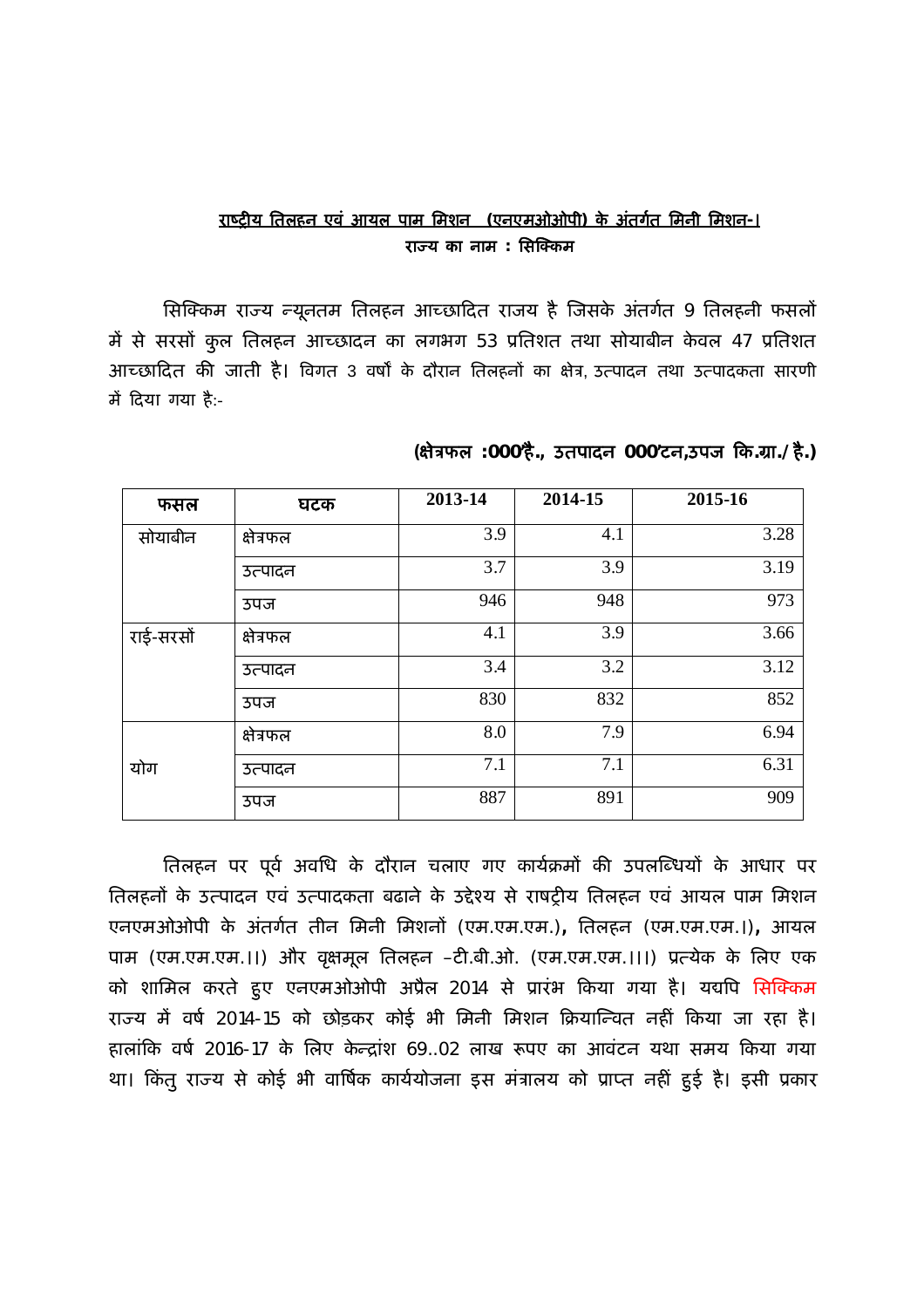वर्ष 2015-16 में राज्य की वार्षिक कार्य योजना अनुमोदित की गई थी किन्तु राज्य सरकार ने कार्यक्रम क्रियान्वित नहीं किया है । राज्य का वर्षवार वित्तीय ब्यौरा निम्नवत है -:

(लाख रूपए में)

| वर्ष    |            | आवंटन   |       | खर्च हेतु    | निमुक्त      |            | कुल खर्च                       |       |
|---------|------------|---------|-------|--------------|--------------|------------|--------------------------------|-------|
|         | केन्द्रांश | राज्याश | योग   | पुन:         | (केन्द्रांश) | केन्द्रांश | राज्याश                        | योग   |
|         |            |         |       | सत्यापित     |              |            |                                |       |
|         |            |         |       | (केन्द्रांश) |              |            |                                |       |
|         |            |         |       |              |              |            |                                |       |
| 2014-15 | 69.02      | 17.69   | 86.70 | 69.02        | 69.02        | 25.88      | 8.63                           | 34.51 |
| 2015-16 | 52.16      | 5.74    | 57.90 | 30.12        | 73.26        |            | कार्यक्रम क्रियान्वित नहीं हुआ |       |
| 2016-17 | 69.02      | 17.69   | 86.70 |              | 73.26        |            | कार्यक्रम क्रियान्वित नहीं हुआ |       |

ǒवचारणीय ǒबंदु :

- 1) तिलहनों विशेषकर सरसों एवं सोयाबीन की उत्पादकता पर विशेष ध्यान दिए जाने की आवश्यकता है।
- 2) राज्य सरकार से पिछले दो वर्षों से कोई भी मिनी मिशन क्रियान्वित करने की सूचना प्राप्त नहीं हुई है।
- 3) राज्य द्वारा अंतिम प्रगति रिपोर्ट एवं उपयोगिता प्रमाण पत्र वर्ष 2014-15 अपेक्षित है ।

\*\*\*\*\*\*\*\*\*\*\*\*